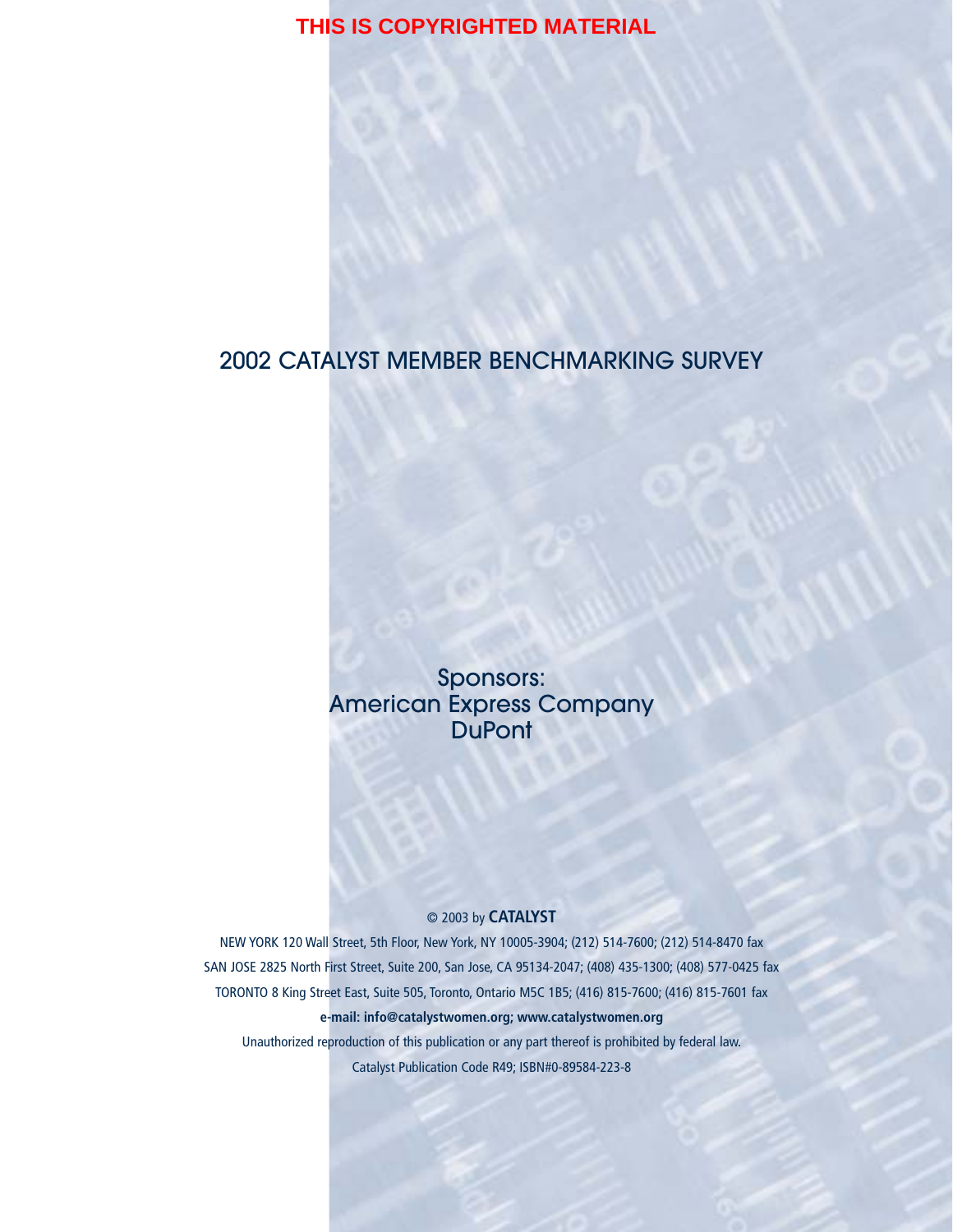# **INTRODUCTION**

Whether your organization is just starting to develop a diversity initiative or has already won awards for excellence in the field, the *2002 Catalyst Member Benchmarking Survey* will help you gauge where you are and where you need to go. We have undertaken it in the hope that Catalyst members and Award winners will inspire you to meet the highest standards*.* 

In 2001, Catalyst introduced the first annual *Catalyst Member Benchmarking Survey*. By focusing on one or two different issues each year, the survey provides insight into the types of approaches participants are using to move their diversity efforts forward, with a particular focus on how the status of women is affected by these efforts over time. By collecting representation data not otherwise available, the *Benchmarking Survey* provides a tool for measuring change. In so doing, it serves as an important supplement to Catalyst's landmark *Censuses of Women Board Directors* and *Women Corporate Officers and Top Earners* for the US and Canada.

The first *Catalyst Member Benchmarking Survey*, in which 106 Catalyst member companies and firms participated, established that participants approach diversity as a strategic business issue rather than one of legal compliance, and that many were making significant investments in diversity. Participants were found to offer a wide range of programs, with diversity training and work/life benefits being the most prevalent. Accountability was also important: two-thirds of respondents reported holding their managers accountable for diversity through either performance ratings or compensation. Finally, participants overwhelmingly agreed that senior leadership commitment was the critical element to drive change.

**The Catalyst Benchmarking Survey is offered annually to Catalyst member organizations only. Participants are drawn from the Fortune 1000, leading professional firms, and global companies headquartered outside the U.S. All survey participants receive a customized report with their data compared to that of total respondents, their industry group, and Catalyst Award Winners. A summary of key findings is published annually, with the data reported in aggregate and for Catalyst Award Winners as a group.**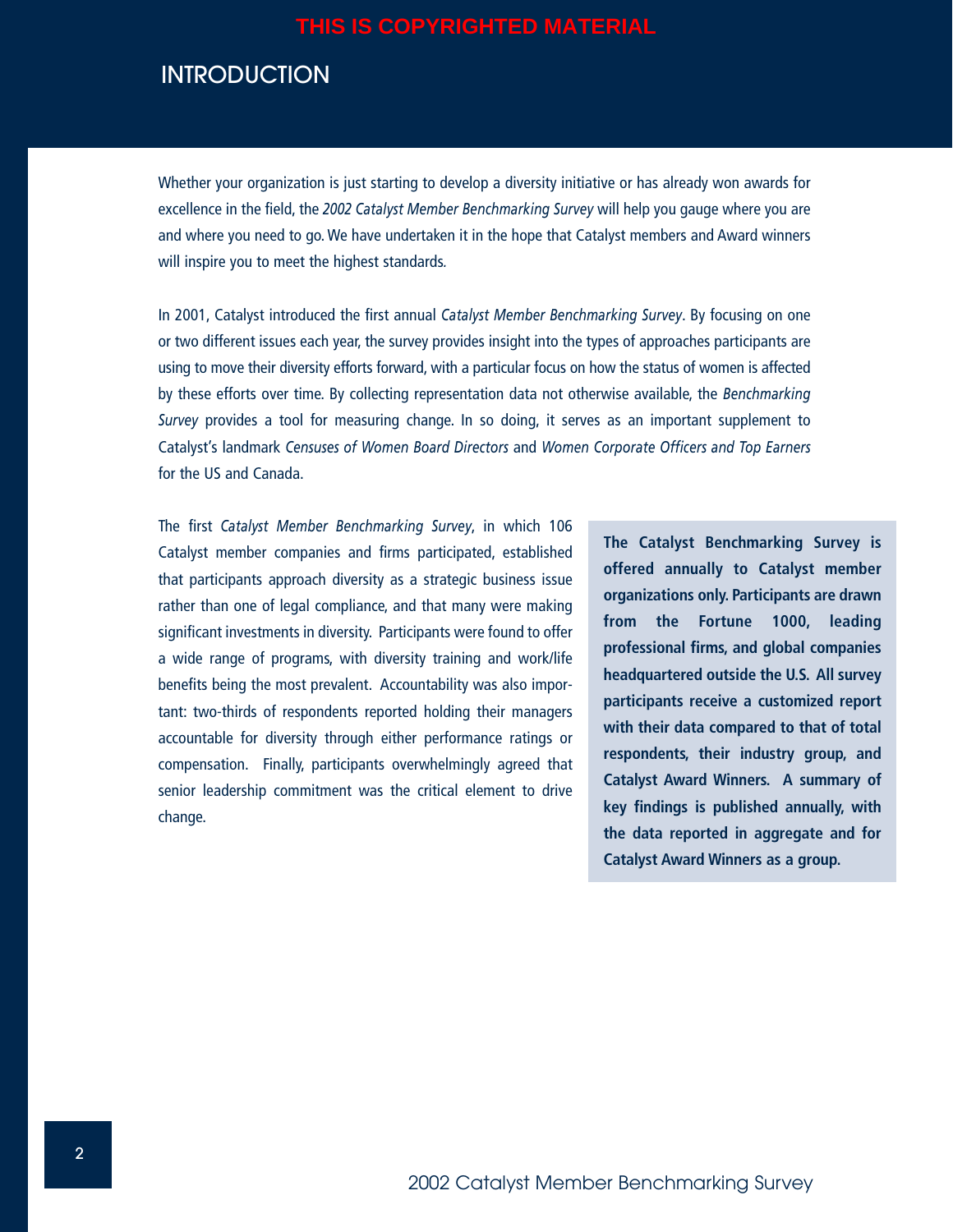In response to the 2001 findings, Catalyst member companies and firms expressed strong interest in learning more about the types of investments companies are making in diversity, how they are organizing their efforts, and how they are tracking their results. Thus, the *2002 Catalyst Member Benchmarking Survey* was designed to build on the initial findings and to explore the following two issues in greater depth:

- What **resources** are companies investing in diversity activities, and how is the diversity function organized? What resources or support do participants feel they need to move forward more effectively?
- How are companies using **measurement and accountability** systems to drive change?

The 2002 survey also continues to benchmark executive and partner representation by gender and race/ethnicity. Two other types of data were collected as well, which are shared in the customized reports to participants only: 1) recruitment results in the managerial and professional ranks by gender and race/ethnicity, and 2) voluntary attrition among executives and partners by gender and race/ethnicity.

### **2002 Catalyst Member Benchmarking Survey: Highlights**

A total of 117 companies and firms—including 26 Catalyst Award winners—participated in the survey. Their responses suggest that diversity is treated as an important tool for strategic people management at participating companies and firms. The findings also demonstrate the overwhelming importance of leadership support for driving change. Virtually all respondents have invested in diversity—directly, through a centralized office with a substantial budget, and indirectly, through the formation of diversity councils or committees comprised of leaders and managers. In addition, not only do the vast majority of participants track diversity metrics, but they also report these metrics regularly to senior leadership. Most respondents also tie diversity objectives to performance evaluations, giving managers a high-impact way to emphasize

**Catalyst began awarding companies for their initiatives to advance women in 1987. Applicants for the Catalyst Award undergo a rigorous screening process that includes site visits and must demonstrate that their approaches have proven results.**

the importance of diversity. Finally, the consistent focus of influential leaders and managers, supported by expert staff deployed in a variety of ways, are critical levers to drive long-term change.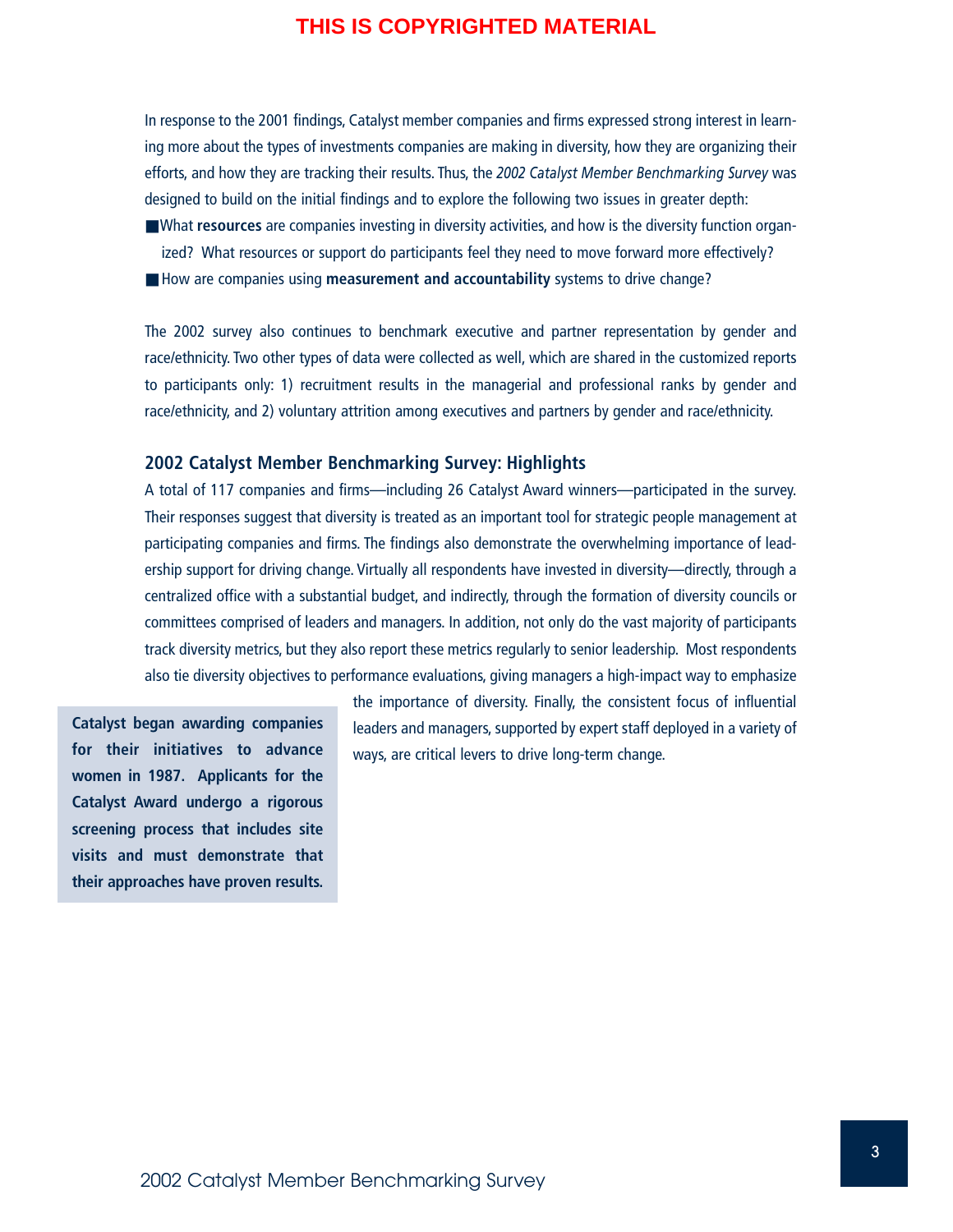### **Profile of Respondents**

In November 2002, Catalyst e-mailed surveys to 268 member companies and firms. We received 117 completed surveys—from 103 corporations and 14 professional services firms—for a 44 percent response rate. Sixty-two percent of respondents are Fortune 1000 companies. Slightly over twenty percent of respondents (26) have won the Catalyst Award for their efforts to advance women to leadership positions. A list of all respondents who agreed to be recognized publicly is on page 14 of this report. All data from participants are confidential, and no findings can be attributed to any specific company or firm.

| <b>Breakdown of Participating Organizations</b> |                                    | Total                            |  |
|-------------------------------------------------|------------------------------------|----------------------------------|--|
| <b>Total Participants</b>                       |                                    | 117                              |  |
| <b>Total Corporations</b>                       |                                    | 103                              |  |
| <b>Total Firms</b>                              |                                    | 14                               |  |
| <b>Total Catalyst Awards Winners</b>            |                                    | 26 (23 Corporations and 3 Firms) |  |
| <b>Breakdown of Corporations</b>                |                                    |                                  |  |
| Size:                                           | Fortune 1-200                      | 48                               |  |
|                                                 | <b>Fortune 201-400</b>             | 20                               |  |
|                                                 | <b>Fortune 401-1000</b>            | 6                                |  |
| Geography:                                      | <b>US</b>                          | 81                               |  |
|                                                 | Canada                             | 9                                |  |
|                                                 | <b>Europe</b>                      | 12                               |  |
|                                                 | Asia                               | 1                                |  |
| <b>Breakdown of Firms</b>                       |                                    |                                  |  |
| Geography:                                      | <b>US</b>                          | 12                               |  |
|                                                 | Canada                             | $\overline{2}$                   |  |
| Type of Firm:                                   | Accounting                         | 5                                |  |
|                                                 | Law                                | 6                                |  |
|                                                 | <b>Other Professional Services</b> | 3                                |  |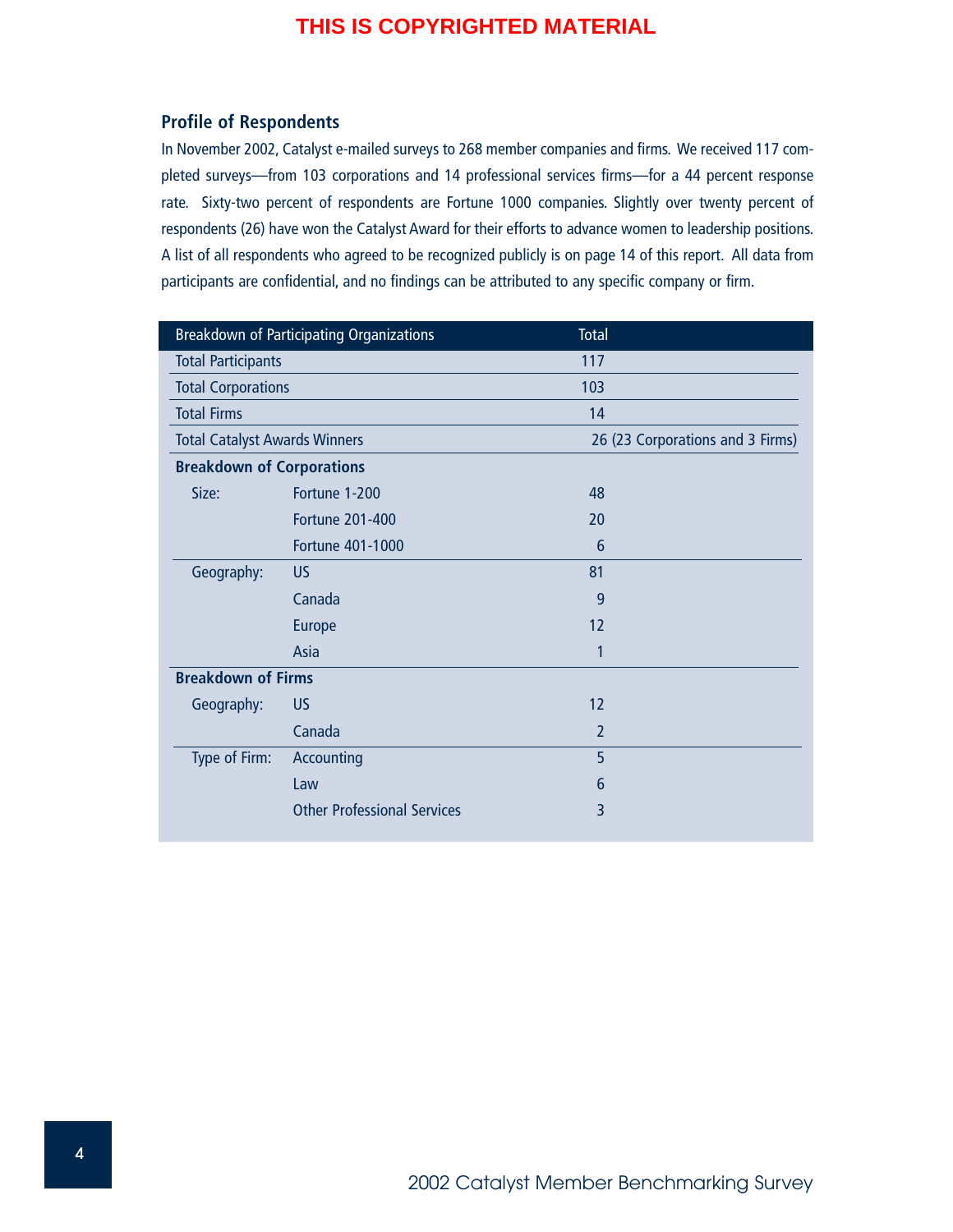# KEY FINDINGS

#### **Resources and Organization**

- *What resources or support do participants feel they need to move forward more effectively?*
- *What resources are companies investing in diversity activities and how is the function organized?*

**More collaboration with line managers/partners and increased senior leadership commitment are the most critical needs for fully implementing diversity strategies.** When asked what they needed to implement their organizations' diversity strategies more fully, 22 percent of respondents ranked the following needs first: "more collaboration with line managers/partners" and "increased senior leadership commitment." This finding demonstrates the overwhelming importance of commitment by influential leaders and managers for driving change of any kind. Participants also cited the need for more resources—both financial and staff—and a stronger business case as important, but gave these items lower priority.

| What do you need to more fully implement your organization's diversity strategy? |           |  |  |
|----------------------------------------------------------------------------------|-----------|--|--|
|                                                                                  | Ranked #1 |  |  |
| More collaboration with line managers/partners                                   | 22%       |  |  |
| Increased senior leadership commitment                                           | 22        |  |  |
| More financial resources                                                         | 16        |  |  |
| A more compelling business case                                                  | 13        |  |  |
| More staff                                                                       | 9         |  |  |
| More knowledge about best practices                                              | 8         |  |  |
| More support from HR generalists                                                 | 3         |  |  |

**Catalyst Award-winning organizations are more likely to position the top diversity officer in a more senior role, which increases both the symbolic value and likely effectiveness of the role.** Over 80 percent of all participants have at least one full-time person who is responsible for overseeing diversity. Diversity officers at Catalyst Award-winning corporations typically have more senior-level titles than do diversity officers at non-winning corporations. The most common titles for the most senior diversity staff position at non-Award-winning corporations are Director (in 28 percent of participants) and Vice President (in 27 percent of participants). In comparison, 45 percent of participating Catalyst Award-winning corporations designate their senior diversity officers as Vice Presidents.

At participating firms, titles for the most senior diversity officers vary greatly. The following titles are all used with essentially the same frequency: manager, director/senior director, area partner, managing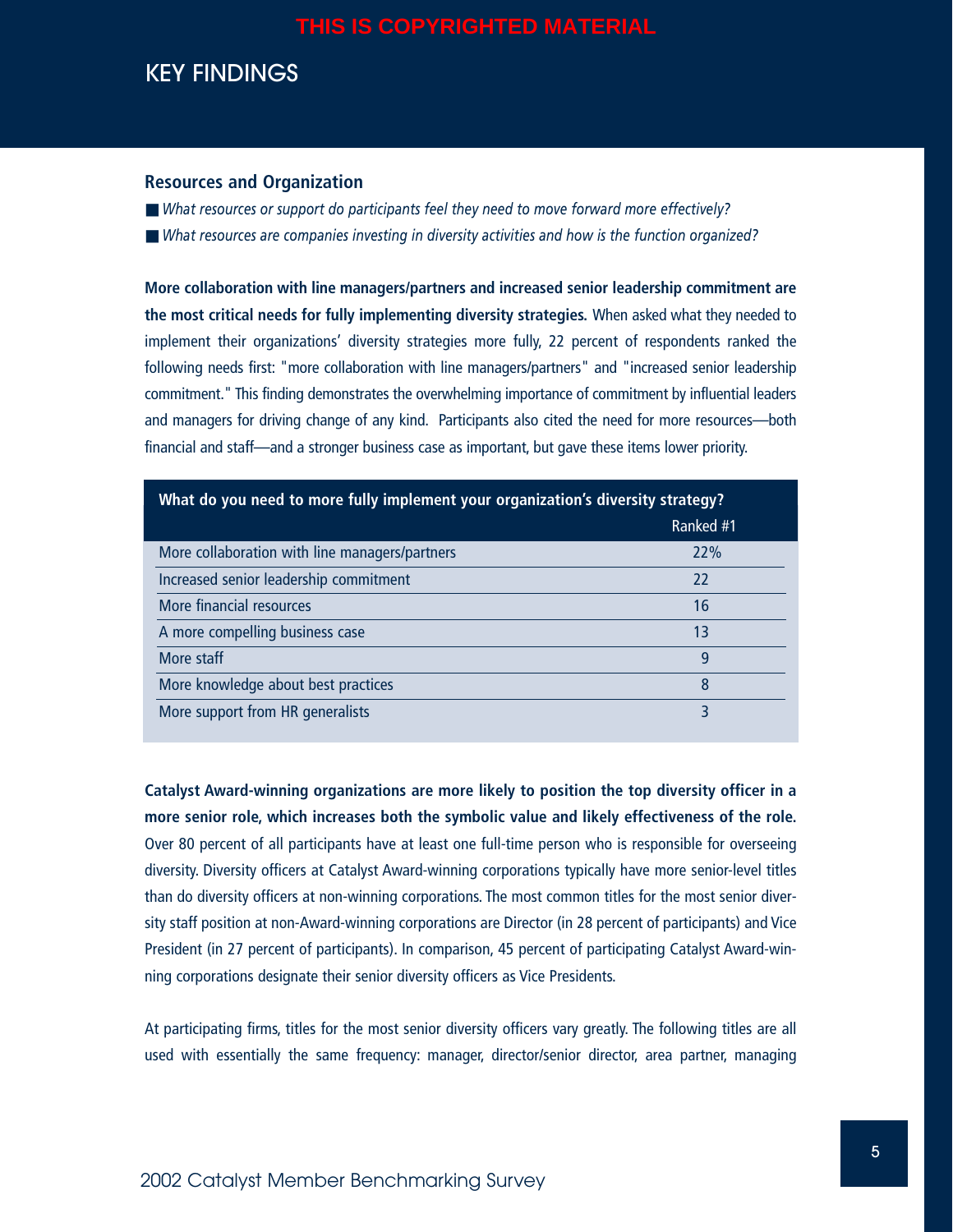partner, and chief diversity officer. Catalyst Award-winning firms reported the highest titles: managing partner, area partner, and chief diversity officer.

In 58 percent of all participating corporations, the senior diversity staff member reports to the corporate head of Human Resources. In 30 percent of non-Award-winning firms, and all three Catalyst Award-winning firms, the most senior diversity person reports to the managing partner of the firm.

**Catalyst Award-winning organizations are more likely to deploy diversity staff in multiple ways, suggesting that multiple approaches reinforce each other and increase the likelihood of change.** The vast majority of all participating organizations have diversity staff at the corporate center. About twothirds of Catalyst Award-winning organizations position diversity staff using two or more methods, e.g., centralized teams; geographic or service area teams; and teams devoted to specific aspects of diversity, such as gender, race, or work/life. In contrast, only 46 percent of non-Award-winning participants structure their diversity functions using a combination of two or more methods.

| How does your organization structure its diversity function? |                                               |                                                        |                                                                                         |                           |  |
|--------------------------------------------------------------|-----------------------------------------------|--------------------------------------------------------|-----------------------------------------------------------------------------------------|---------------------------|--|
|                                                              | Central<br><b>Corporate Diversity</b><br>Team | Decentralized<br>Teams within<br><b>Business Units</b> | Separate Corporate A Combination of<br>Teams on Specific<br><b>Aspects of Diversity</b> | Two or More<br>Approaches |  |
| Non-Award Winners (n=92)                                     | 84%                                           | 45%                                                    | 25%                                                                                     | 46%                       |  |
| Catalyst Award Winners (n=25) 92                             |                                               | 60                                                     | 36                                                                                      | 64                        |  |

Participating firms are even less likely to deploy staff in multiple ways compared to all respondents; only 1 in 11 non-Award-winning firms uses a combination of two or more of the above approaches.

**Most diversity staffs are small.** The average size of the diversity staff among participating organizations is five people (on a full-time equivalent basis), in addition to the senior diversity officer. Although Catalyst Award winners are somewhat more likely to have diversity teams of more than ten people, they are as likely as non-winners to have a staff of five or fewer diversity professionals, suggesting that it is the effectiveness of the staff and how it is leveraged—rather than its size—that drives results.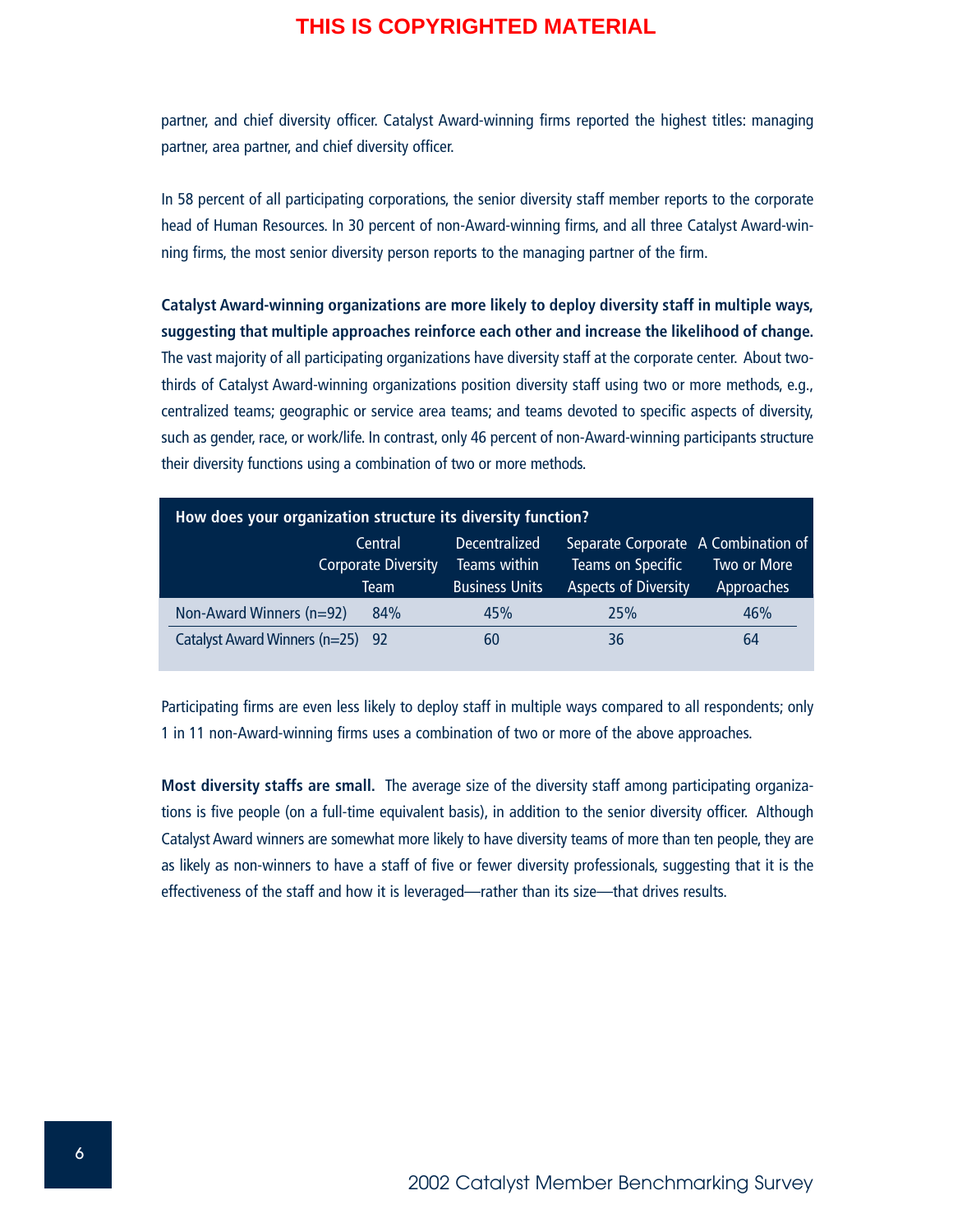

**Diversity budgets for all participants are most likely to represent one to five percent of the total Human Resources budget; Catalyst Award winners tend to invest more.** Over half of non-Awardwinning organizations have diversity budgets that range between one and five percent of their total HR budgets. In comparison, Catalyst Award winners are more likely to invest a higher proportion of their HR budgets in diversity.



The most common diversity budget range across all participating organizations was \$100,000 to \$500,000 (reported by 27 percent of total participants); the next most common range was \$500,000 to \$1,000,000 (reported by 19 percent of all participants).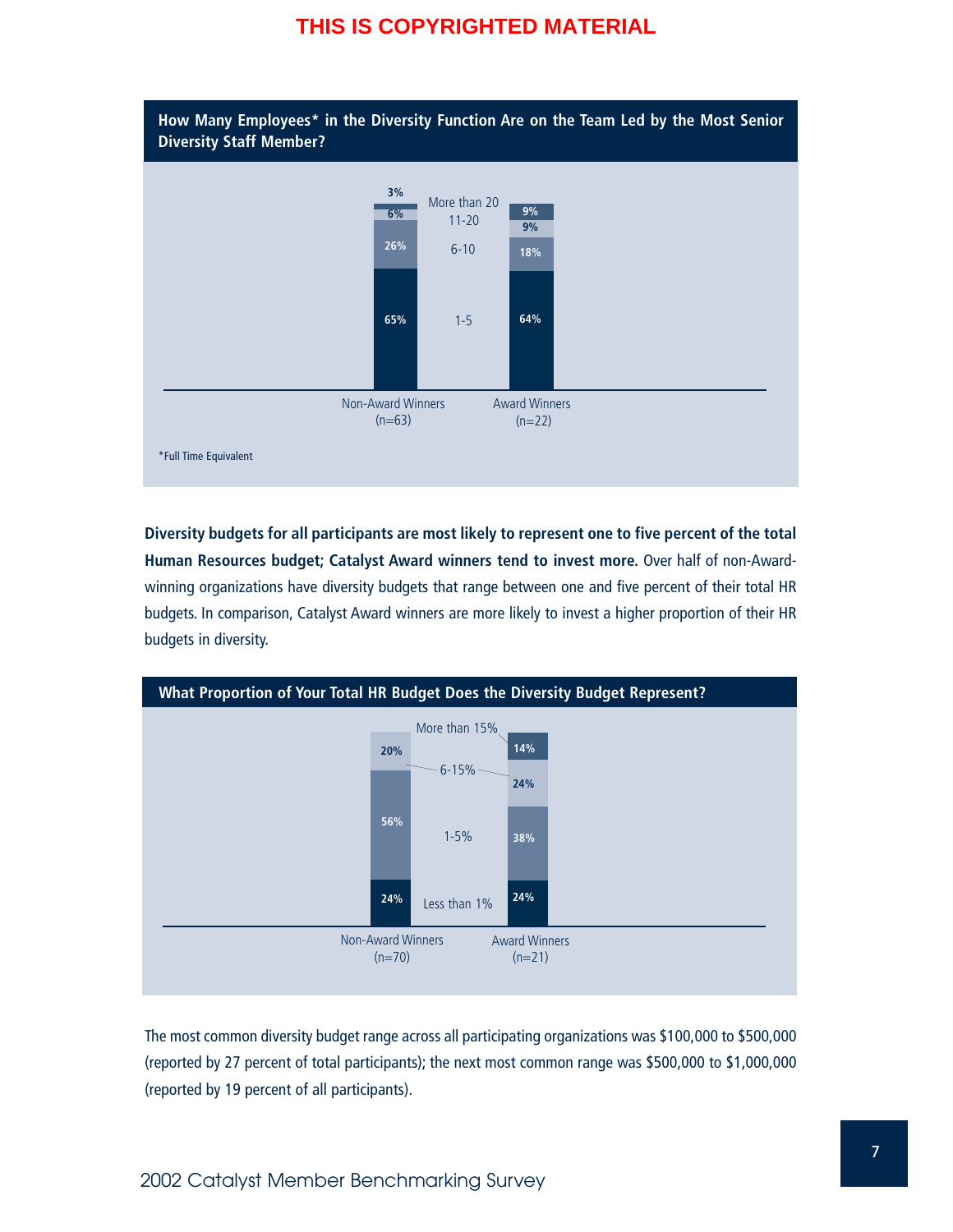**Internal diversity steering committees or councils are widely used; Catalyst Award winners, in particular, use them extensively. External advisory councils are less prevalent.** Internal councils and committees can leverage the organization's diversity staff as well as broaden the participation and ownership of leaders and managers. Eighty-three percent of all non-Award-winning participants and 88 percent of Catalyst Award winners have internal steering committees or councils in addition to their diversity staff. Non-Award-winning organizations have a median of three such councils, while Catalyst Award winners have a median of nine. The Award winners' extensive use of councils—coupled with their deployment of staff in multiple ways—are key methods for building broad-based ownership, which is a critical lever to drive culture change.

Twenty percent of Catalyst Award winners also have an external advisory council, as do 16 percent of non-Awarding-winning corporations and firms.

#### **Measurement & Accountability Systems**

■ *How are companies using measurement and accountability systems to drive change?* 

**Most respondents track diversity metrics for gender and race/ethnicity.** The basic diversity metrics are: (1) representation by level, (2) recruitment, (3) attrition, and (4) promotion. The vast majority of respondents track all four of these metrics for both gender and race/ethnicity. In addition, over half of respondents track employee survey results and participation in leadership training programs by gender and race/ethnicity.

| Does your organization track any of the following types of data for specific populations? |        |                |                    |  |
|-------------------------------------------------------------------------------------------|--------|----------------|--------------------|--|
|                                                                                           | Gender | Race/Ethnicity | <b>Nationality</b> |  |
| Representation by Level                                                                   | 97%    | 94%            | 12%                |  |
| <b>Recruitment</b>                                                                        | 94     | 94             | 12                 |  |
| <b>Attrition</b>                                                                          | 90     | 88             | 11                 |  |
| Promotion                                                                                 | 89     | 88             | 10                 |  |
| <b>Employee Survey Results</b>                                                            | 59     | 54             | 6                  |  |
| Participation in Leadership Training Programs                                             | 60     | 56             | 11                 |  |

**Diversity metrics are regularly reported to senior leaders, including the CEO or Managing** Partner. Not only do the vast majority of respondents track diversity metrics, they also report their findings to senior leadership. Representation by level is the most commonly reported metric. Over one-half of respondents report on representation to the Board of Directors or Firm Management Committee. Representation data are even more likely to be reviewed by the CEO/Managing Partner and Business Unit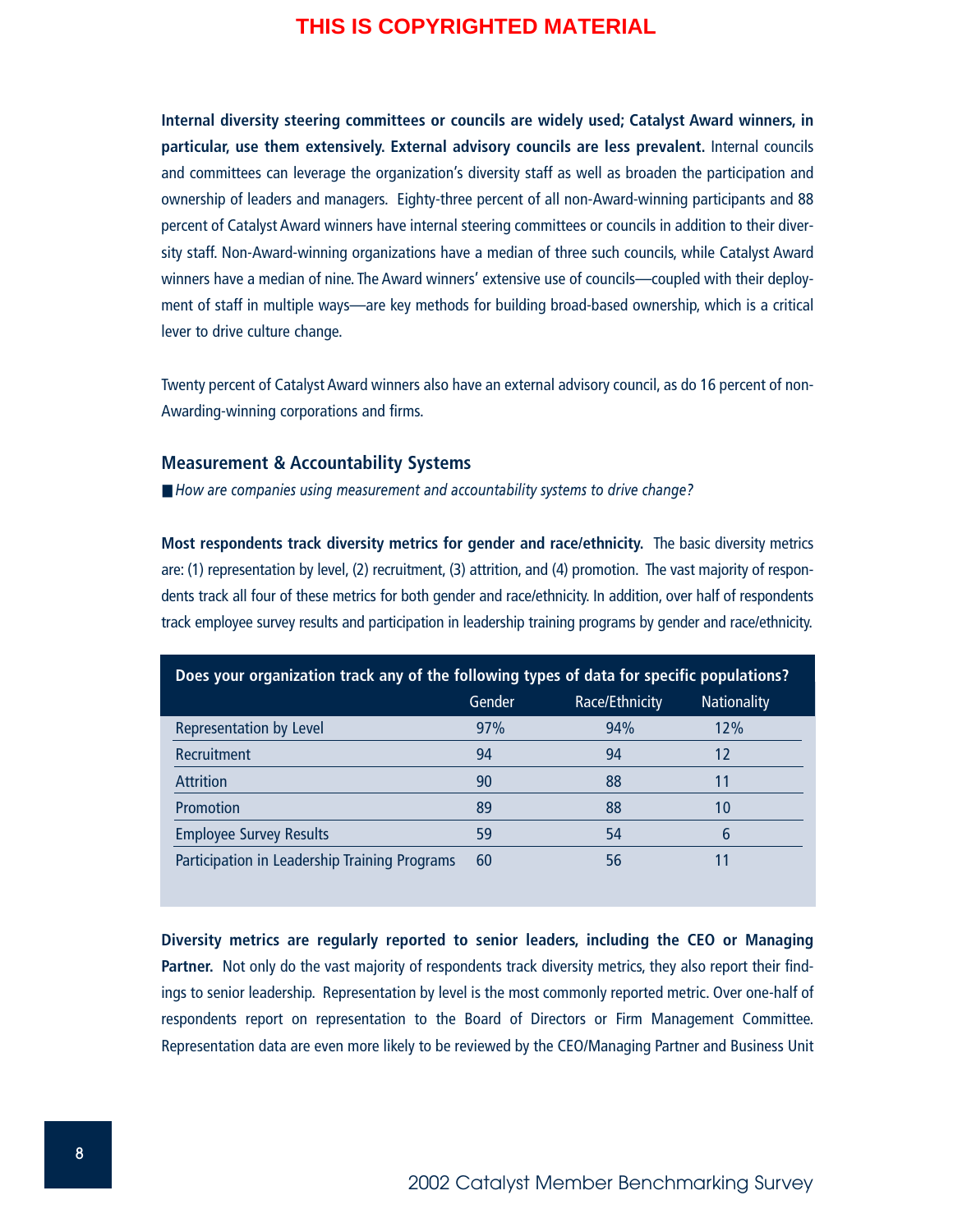Head/Line-of-Business Partner. Recruitment, attrition, and promotion data are also widely reviewed, with roughly two-thirds of respondents reporting on these numbers to both the CEO/Managing Partner and to the Business Head/Line-of-Business Partner. Over one-third of respondents also report these data to the Board of Directors/Firm Management Committee.

| Who reviews progress on these metrics?                  |                                         |                                                              |                                                  |                                    |
|---------------------------------------------------------|-----------------------------------------|--------------------------------------------------------------|--------------------------------------------------|------------------------------------|
|                                                         | <b>Board of Directors/</b><br>Committee | CEO or Direct<br>Firm Management Reports/Managing<br>Partner | <b>Business Heads/</b><br>Area or LOB<br>Partner | Other Managers/<br><b>Partners</b> |
| <b>Representation by Level</b>                          | 55%                                     | 86%                                                          | 75%                                              | 54%                                |
| Recruitment                                             | 39                                      | 72                                                           | 72                                               | 53                                 |
| <b>Attrition</b>                                        | 35                                      | 66                                                           | 63                                               | 49                                 |
| Promotion                                               | 38                                      | 66                                                           | 65                                               | 48                                 |
| <b>Employee Survey Results</b>                          | 27                                      | 50                                                           | 49                                               | 41                                 |
| Participation in Leadership<br><b>Training Programs</b> | 15                                      | 43                                                           | 43                                               | 36                                 |

Roughly one-half of respondents report diversity metrics to the Board of Directors/Management Committee once a year. However, internal reviews are more frequent, with over one-half of respondents reporting on a quarterly basis to the CEO/Managing Partner or to the Business Head/Line-of-Business Partner.

| How often are diversity data reviewed by each of the following audiences? |                                  |                                                              |                        |                                                    |
|---------------------------------------------------------------------------|----------------------------------|--------------------------------------------------------------|------------------------|----------------------------------------------------|
|                                                                           | Board of Directors/<br>Committee | CEO or Direct<br>Firm Management Reports/Managing<br>Partner | Area or LOB<br>Partner | Business Heads/ Other Managers/<br><b>Partners</b> |
| Annually                                                                  | 53%                              | 40%                                                          | 29%                    | 21%                                                |
| Quarterly                                                                 | 9                                | 55                                                           | 56                     | 32                                                 |
| <b>Monthly</b>                                                            |                                  |                                                              | 16                     |                                                    |

**Linking compensation to diversity performance is not a widespread practice.** In 58 percent of all participating organizations, there is no direct link between diversity performance and compensation. Where a link does exist, it is most commonly to variable compensation. Twenty-five percent of participants tie executive or partner variable compensation to diversity. Another 14 percent of participating corporations do so for their managers' variable compensation; no participating firms do. Catalyst Award winners' responses regarding diversity performance and compensation closely mirrored those of all respondents.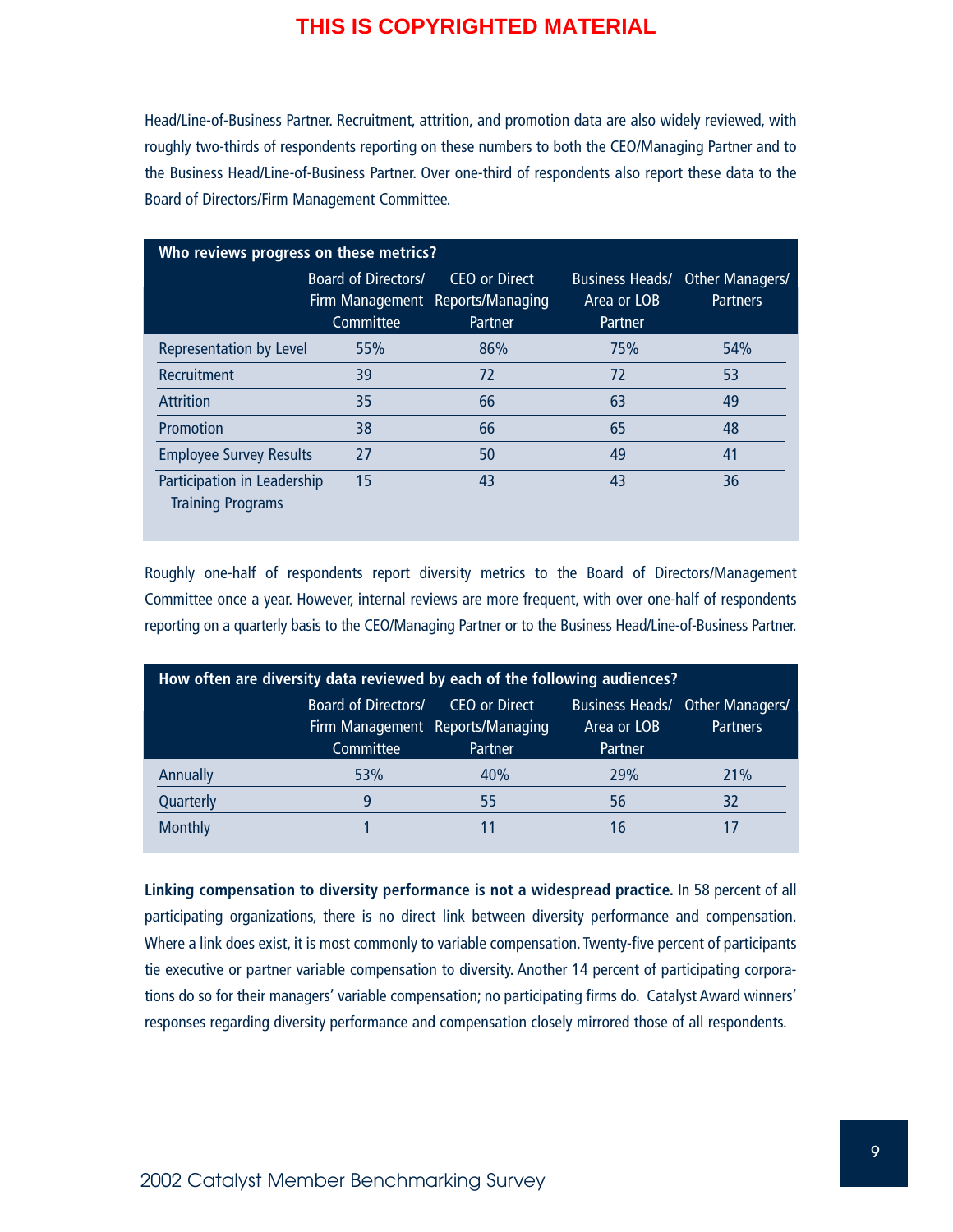**The majority of respondents create accountability for diversity through leadership competencies and performance goals.** Sixty-four percent of all non-Award-winning corporations and over 80 percent of Catalyst Award-winning corporations include skills related to managing diversity in their leadership competencies. Twenty-seven percent of non-Award-winning firms now include skills related to managing diversity in their leadership competencies, and 27 percent report that they are developing such competencies. Two out of the three Award-winning firms include diversity management skills in their leadership competencies. In addition, 52 percent of all respondents include specific objectives regarding the recruitment, retention, and advancement of a diverse workforce in their managers' annual performance goals.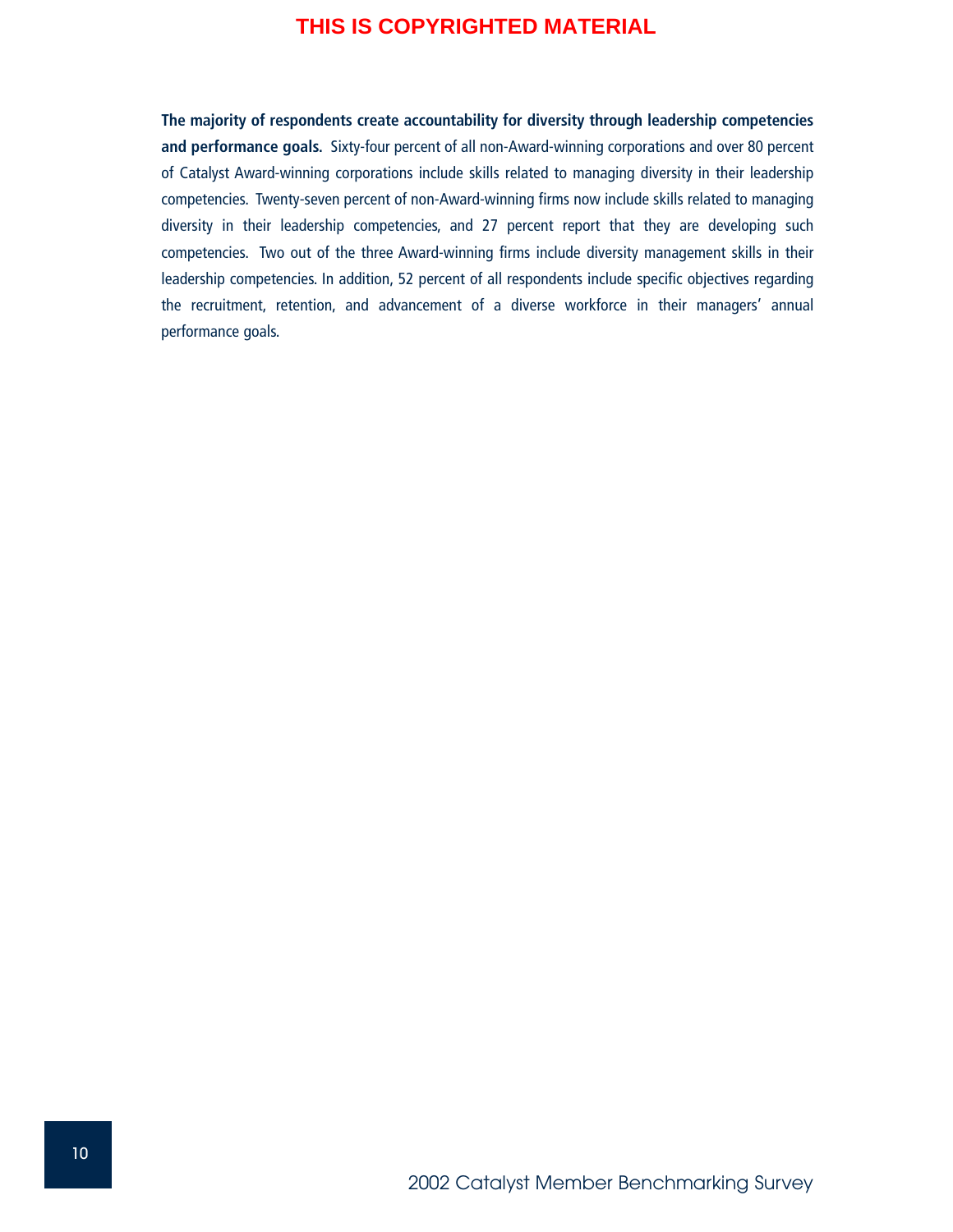# BENCHMARKING DATA ON KEY METRICS

In the *2002 Member Benchmarking Survey,* Catalyst also collected workforce statistics on several key metrics: recruitment results, executive/partner representation, and executive/partner voluntary attrition all by gender and race/ethnicity. Note that not all respondents provided these data.

Catalyst collects representation data on the executive and partnership ranks because these data are not available elsewhere and are necessary for organizations to gauge their progress in light of the progress others are making. While the participants in this voluntary survey will vary from year to year, the samples in both 2001 and 2002 are representative of the Fortune 500 as a whole, with approximately 15 percent of the Fortune 500 and 25 percent of the Fortune 200 participating in both years. In addition, 42 percent of the non-U.S.-headquarters organizations that participated did so in both years.

The change in representation data from 2001 to 2002 is not significant; however, significant change over a single year was not expected. Publishing these data each year will serve to update the benchmark, and trends will emerge over time.

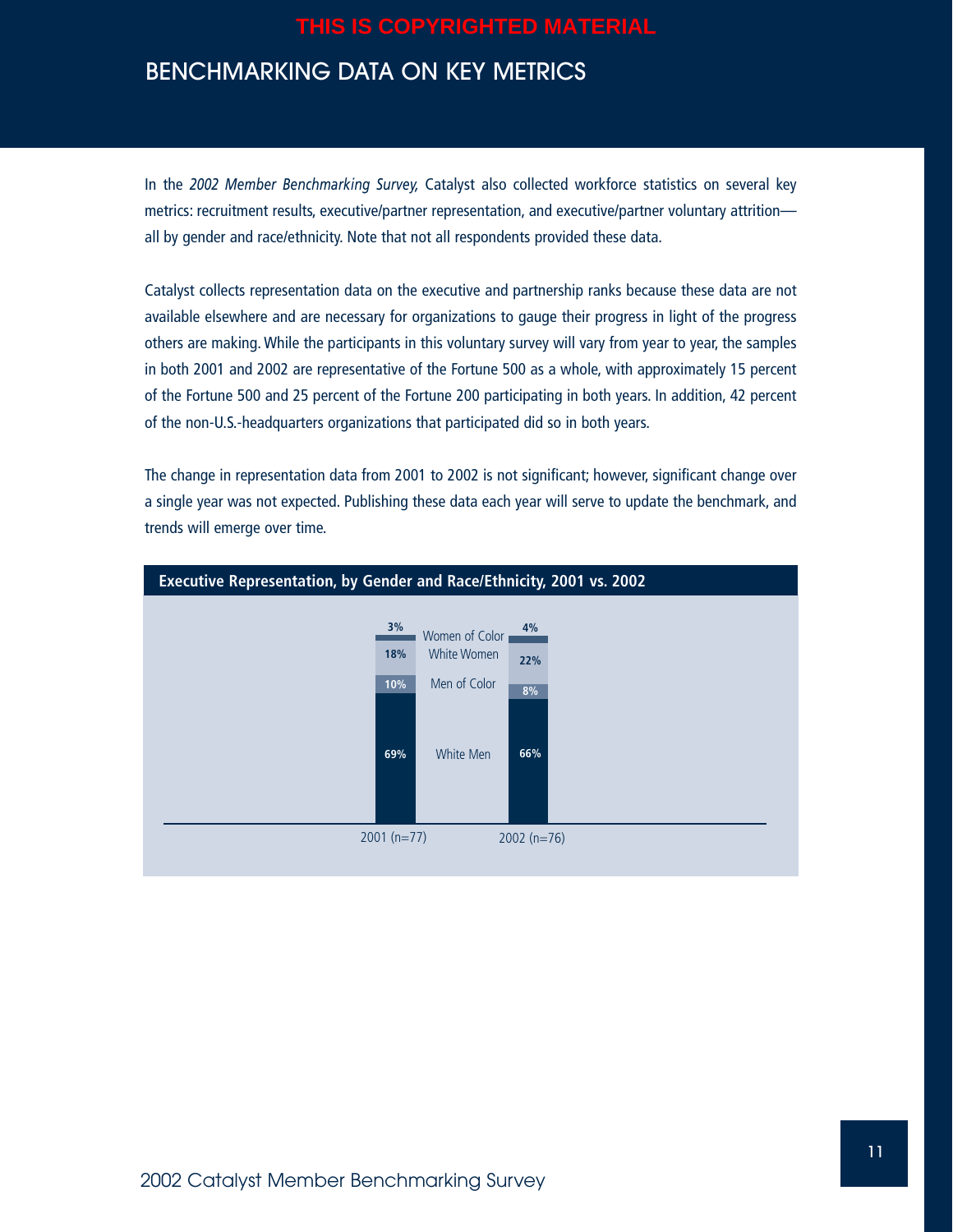Compared to the executive ranks of participating corporations, the partnership ranks in participating firms are notably less diverse. As outlined in the profile of the respondents, there are a number of different types of firms that participated in the survey (law, accounting, etc.). Catalyst found that representation data did vary by firm type, but these data are withheld to maintain the confidentiality of participating firms.



Recruitment and attrition data are difficult to interpret across industries. These data will be reported in the customized reports to respondents, but are not included in this report.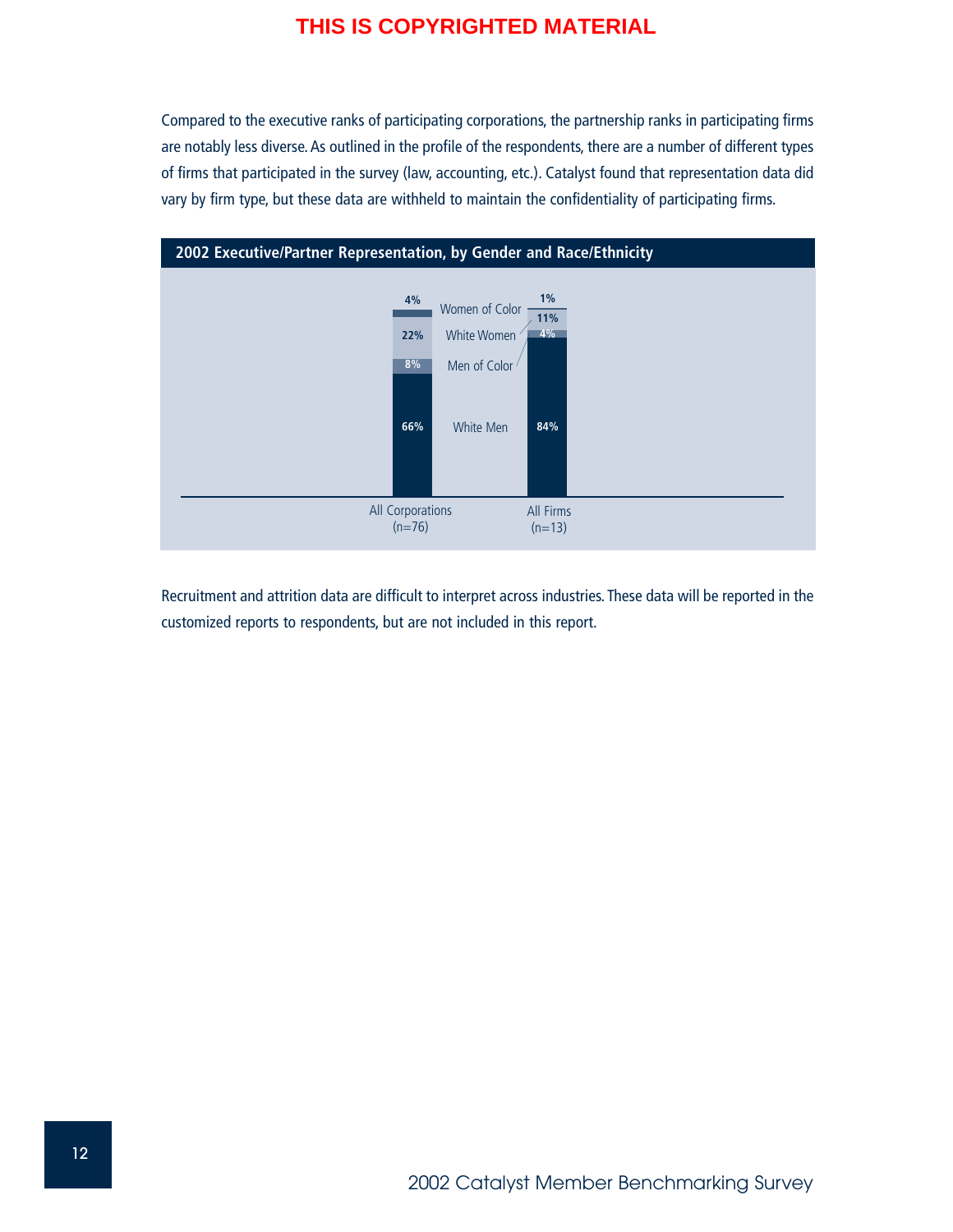# **CONCLUSION**

The findings from the *2002 Catalyst Member Benchmarking Survey* are encouraging; they reveal that the vast majority of participating organizations have invested in diversity as an important tool for strategic people management. Most respondents track diversity metrics and report these metrics to senior leadership. The majority of participating companies and firms also tie diversity objectives to performance evaluations, giving managers a high-impact way to emphasize the importance of diversity. Finally, the findings suggest that leveraging leadership support at every level—and in as many ways as possible—is the most critical success factor for diversity efforts. It is Catalyst's hope that our member organizations and Catalyst Award winners will inspire you to meet the highest standards.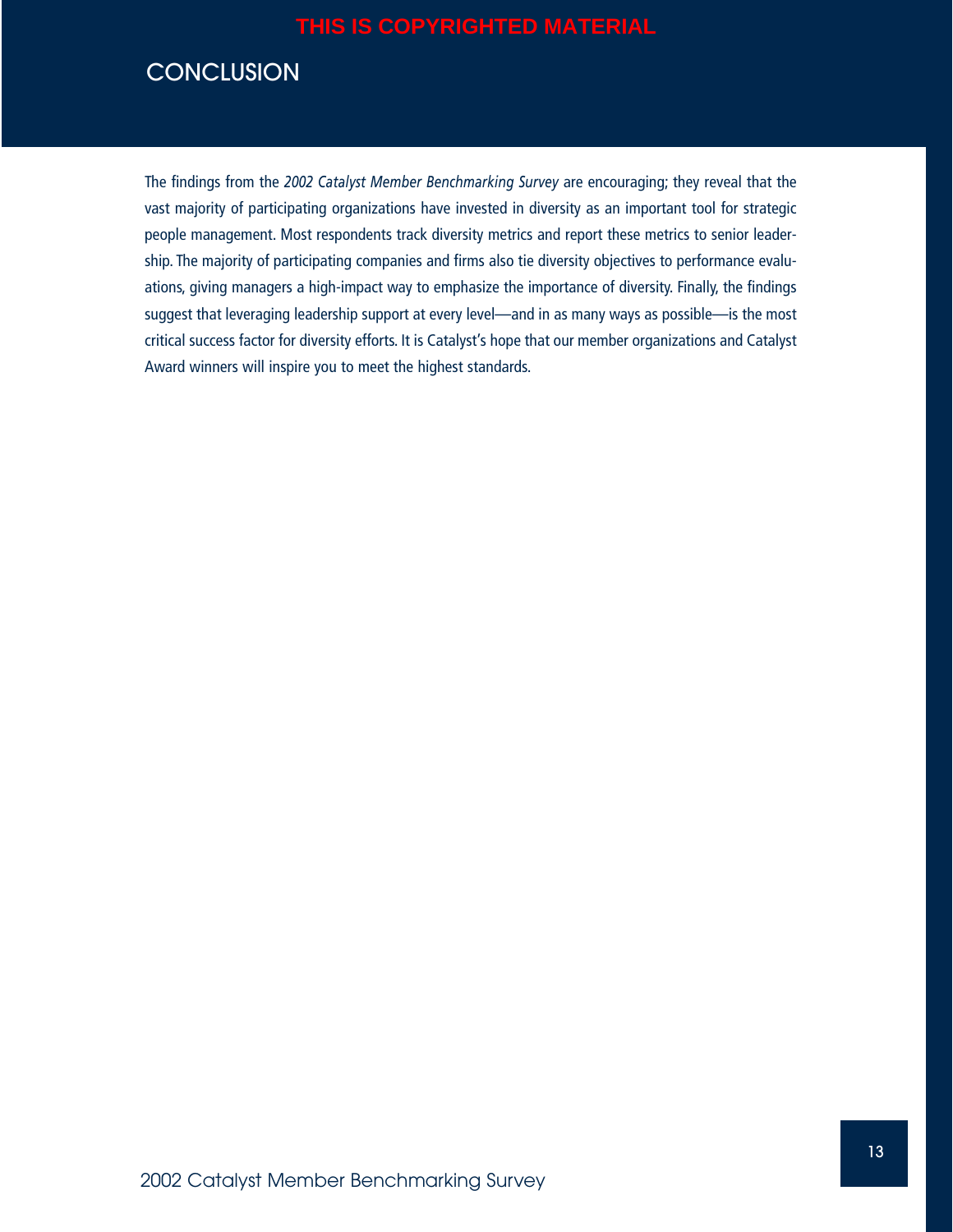# APPENDIX: BENCHMARKING PARTICIPANTS

#### 3M

Abbott Laboratories Accenture\* Allstate Corporation\* Ambac Financial Group, Inc. American Express Corporation\* ARAMARK Arnold & Porter AstraZeneca Pharmaceuticals LP AT&T Wireless Services Avon Products, Inc.\* Banc of America Securities LLC Basell North America, Inc. Baxter International, Inc.\* Bayer Corporation\* Bell Canada BellSouth Corporation BMO Financial Group\* Bombardier Inc. BP p.l.c. Burger King Corporation Campbell Soup Company The Charles Schwab & Co., Inc.\* **Citigroup** Coca-Cola Company Colgate-Palmolive Company Consolidated Edison, Inc.\* ConocoPhillips Convergys Corporation Corning Incorporated\* Credit Suisse First Boston California State "AAA" Debevoise & Plimpton Deloitte & Touche LLP\* Deutsche Bank Dow Chemical Company\* DuPont\* Eastman Kodak Company\* EDS

Epstein Becker & Green, Pc Ernst & Young LLP\* Ernst & Young Canada LLP Fannie Mae\* Fasken Martineau DuMoulin LLP Federated Department Stores Fluor Corporation Gannett Co., Inc.\* General Electric Company General Motors Corporation The Gillette Company GlaxoSmithKline Inc. Goldman, Sachs & Co. Guidant Corporation Health Net, Inc. Holland & Knight LLP Humana Inc. IBM Canada Ltd. IBM Corporation\* ING Groep N.V. Intel Corporation International Paper Intuit Inc. J.P. Morgan Chase & Co.\* John Hancock Financial Services, Inc.\* Kellogg Company KPMG LLP Kraft Foods, Inc. The Kroger Co. Lehman Brothers Manitoba Telecom Services Inc. Marakon Associates McDonald's Corporation\* The McGraw-Hill Companies, Inc. Merck & Co., Inc. Merrill Lynch & Co., Inc. Metropolitan Life Insurance Company Microsoft Corporation

Mitsubishi Motors Manufacturing of America Morgan Stanley Motorola, Inc.\* Mutual of Omaha Companies Nestle USA New York Life Nokia Corporation Norfolk Southern Corporation Nortel Networks Northrop Grumman Pfizer Inc PricewaterhouseCoopers LLP QUALCOMM INCORPORATED R.R. Donnelley & Sons Co. RBC Financial Group RSM McGladrey, Inc. Sara Lee Corporation\* SBC Communications Schering-Plough Corporation **Scotiabank** Sempra Energy Shell Oil Company Starwood Hotels & Resorts Worldwide Sun Life Financial Services Sunoco, Inc. TD Financial Group\* Texas Instruments\* TIAA-CREF Union Pacific Corporation UNISYS Corporation United Parcel Service, Inc. United Technologies Corporation Vinson & Elkins Wal-Mart WellPoint Health Networks, Inc.\* Wyeth

\*Catalyst Award Winners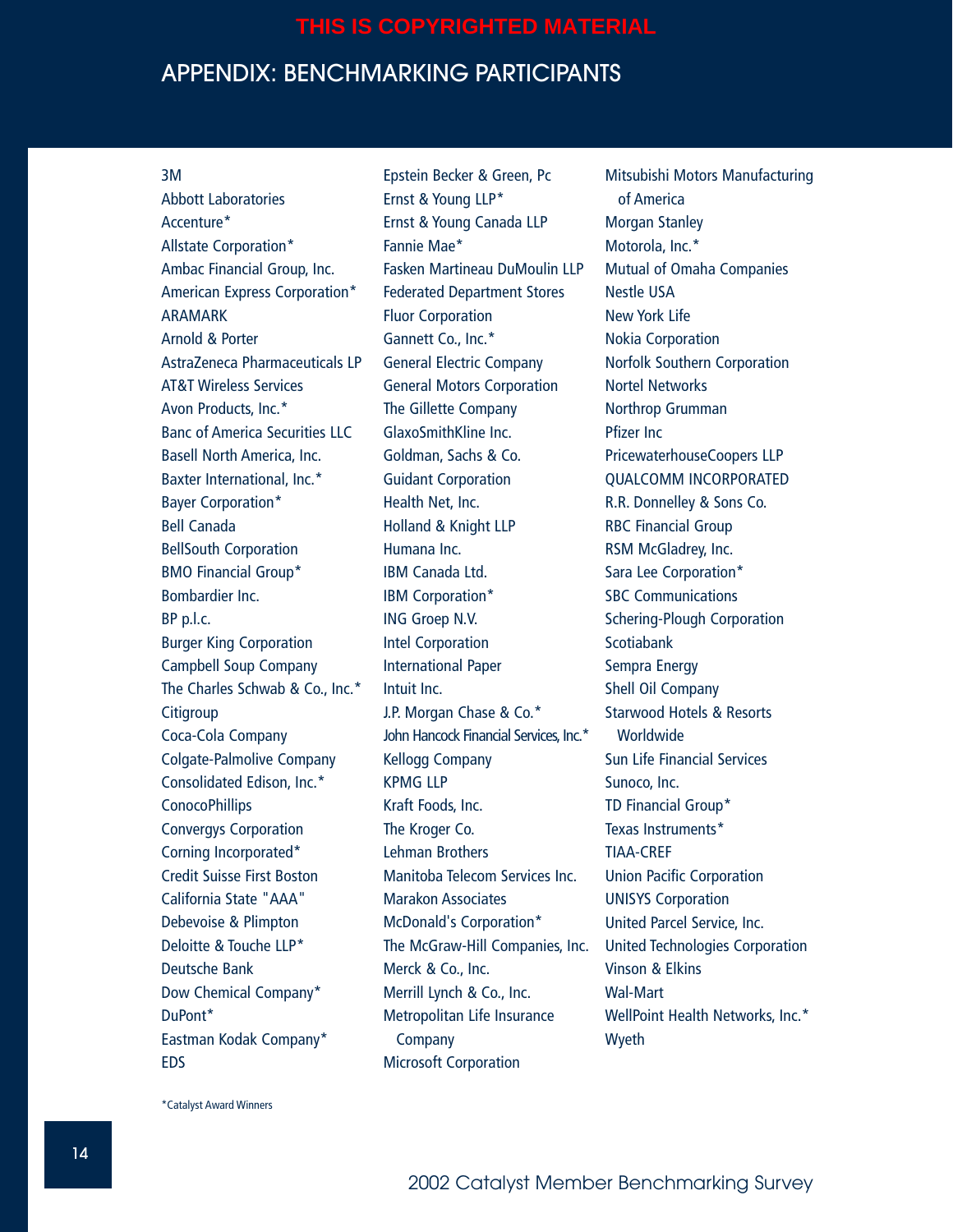# ACKNOWLEDGMENTS

The *2002 Catalyst Member Benchmarking Survey* is the result of outstanding teamwork among our staff. We are grateful to Sheila Wellington for her insight and guidance and to Jo Maitland Weiss for leading this effort. We thank Elaine Yu, Anne Weisberg, Jennifer Allyn, and Denise Weber for constructing and analyzing the survey. Svetlana Peers and Jane Newkirk coordinated all of the member information and communications. Susan Black, Marcia Brumit Kropf, Nancy Guida, Kara Helander, and Johanna Ramos-Boyer reviewed the survey and report. Andrea Juncos and Nancy Guida served as editors, and Regina Chung designed the report. Finally, we are grateful to all the Catalyst members who took the time to participate in this research and to American Express Company and DuPont who made it possible.

#### **Catalyst Can Help**

Catalyst, a nonprofit **membership** organization, offers a variety of services and resources for companies and firms:

Each year, the **Catalyst Member Benchmarking Service**—a complementary benefit available to members only—provides the information companies and firms need to assess their progress on diversity.

Catalyst's **Advisory Services**, a strategic consulting practice available to members only, supports Catalyst's mission by helping companies and firms develop effective strategies to capitalize on the talents of all employees. Our services include diversity strategy development, turnover studies, and workshops on women's networks, mentoring, and flexibility.

Companies retain Catalyst's **Corporate Board Placement** to conduct searches specifically for women board directors.

**Catalyst Research**—supported by an active **Speakers' Bureau** and a variety of publications—provides the knowledge and insight employers need on all aspects of women's advancement.

Catalyst **Publications**, including the new *Making Change* series, written by the experts at Catalyst, extend the organization's knowledge to a wide range of audiences.

To find out more about Catalyst's membership, services, and publications, visit us at www.catalystwomen.org.